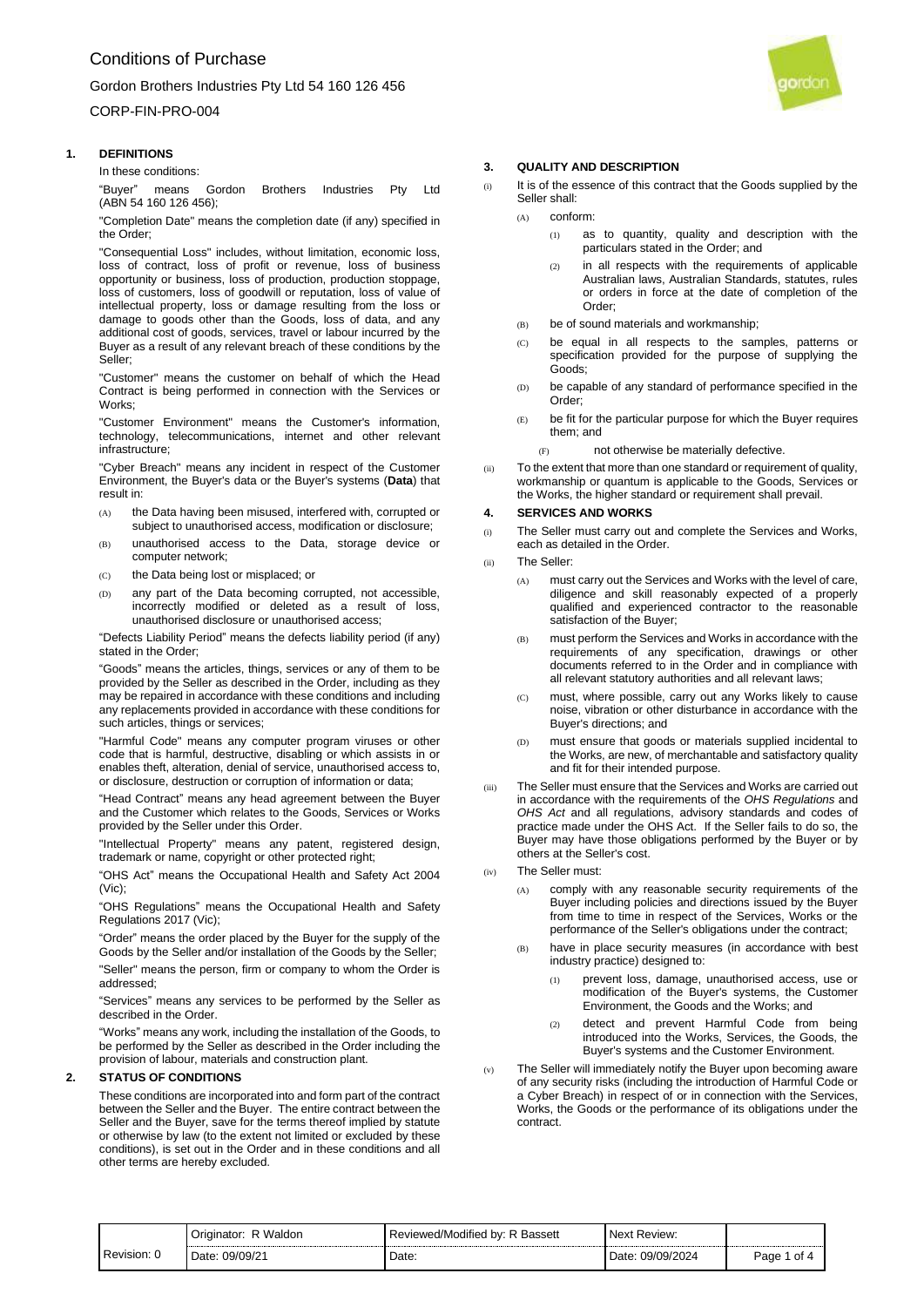CORP-FIN-PRO-004

# **5. HEAD CONTRACT**

- (i) If the Buyer has provided the Seller with a copy of a Head Contract, the Seller must comply with and be bound by all provisions of the Head Contract to the extent they relate to the Goods, Services or Works to be performed by the Seller, as if those provisions were set out in this Order.
- (ii) The Seller must indemnify the Buyer in respect of any liability arising from a breach of the Head Contract to the extent it is caused or contributed to by the Seller.

## **6. INTELLECTUAL PROPERTY RIGHTS**

The Seller warrants that the Goods and documentation provided by the Seller, including but not limited to any design, materials, documents and methods of manufacture or working, each provided by the Seller, shall not infringe any intellectual property right, including any patent, registered design, trademark or name, copyright or other protected right. The Seller shall indemnify and keep indemnified the Buyer against any and all such infringements.

# **7. DRAWINGS, SPECIFICATIONS, PATTERNS, DIES, ETC.**

- (i) All drawings, plans, specifications, patterns, dies, moulds or other tooling supplied by the Buyer or prepared or obtained by the Seller for and at the sole cost of the Buyer (together "Buyer Supplied Items"), shall be and remain the property of the Buyer.
- (ii) The Seller shall maintain all Buyer Supplied Items in good order and condition and insure them against all risks whilst in its custody and on completion of the Order or as otherwise directed by the Buyer, shall return them to the Buyer in good order and condition. Should the Seller fail so to return them the Buyer may either withhold payment until they are so returned or withhold such part of the payment due as may be required to replace them or to restore them to good order and condition, whichever may be the less expensive.
- (iii) The Seller shall not use Buyer Supplied Items, nor shall it authorise or knowingly permit them to be used by anyone else for, or in connection with any purpose other than the supply of the Goods to the Buyer unless such use is expressly authorised by the Buyer, previously and in writing.
- Where the Order includes manufacture to the Buyer's designs the Seller agrees to inform the Buyer of any invention or improvement in design or method of manufacture arising out of or in connection with the Order, and if such invention be patentable to grant to the Buyer the option to take out such patents in the Buyer's name.

#### **8. ASSIGNMENT AND SUB-CONTRACTING**

- (i) The Seller shall not, without the prior consent in writing of the Buyer:
	- (A) assign or transfer the contract or any part of it to any other person;
	- (B) sublet the contract or any part of it other than for materials, minor details, or for any part of the Goods of which the makers are named in the Order or the specification, but this shall not prevent the Seller sub-letting part of the contract to any company which is a member of the group to which the Seller belongs or a company with whom the Seller is formally associated.
- (ii) The Seller will be liable to the Buyer for the acts, defaults and omissions of subsuppliers or subcontractors as if they were those of the Seller. Neither consent given by the Buyer under this clause nor any assignment or subletting by the Seller shall relieve the Seller of any of its obligations under the contract.

#### **9. INSPECTION**

The Buyer reserves the right to inspect the Goods while in the process of manufacture or when ready for despatch and the Seller shall accommodate all such inspections. No such inspection shall relieve the Seller from responsibility or liability, or be interpreted as an acceptance of such Goods.

#### **Delivery**

The Seller shall at its expense deliver the Goods at the time or times specified in the Order. All Goods supplied against the Order must be marked with the Order number, packed to ensure safe transit and delivered by the Seller at, or despatched for delivery to the place or places and in the manner specified in the Order.



If the Order requires it, unloading must be carried out at the delivery place by the person nominated in the Order, and upon unloading the Buyer will take delivery of the Goods.

The Buyer may direct the Seller to change the date for delivery, delivery place or the manner of delivery. If the Seller can reasonably comply with the direction, the Seller shall do so. If the Seller cannot reasonably comply, the Seller shall give the Buyer written notice of the reasons.

Risk and ownership of goods

Risk in the Goods shall pass to the Buyer upon the later of 14 days after delivery to the Buyer or installation (if applicable) in accordance with the contract. Unless the Goods are in the Seller's possession, the Buyer shall take reasonable measures to protect the same from loss or damage occurring after delivery but before risk has passed to the Buyer.

The Seller shall be responsible for and shall bear the cost of fully insuring Goods sent to the Seller by the Buyer for any purpose in connection with the contract against any loss or damage which may occur to them until such time as risk passes to the Buyer in accordance with the contract.

Ownership of, and unencumbered title in the Goods or any part of them shall pass to the Buyer upon payment for those Goods in accordance with the Order and clause [0](#page-1-0) below.

#### <span id="page-1-0"></span>Payment

<span id="page-1-1"></span>At the time or times stated in the Order, the Seller shall render an invoice to the Buyer for amounts then due to the Seller pursuant to the contract. Each invoice shall include details of the Goods supplied and delivered or any Services of Works performed Within the period stated on the Order after receiving an invoice under this clause (or, if no period is stated, 45 days), the Buyer shall pay to the Seller the amount then due to the Seller pursuant to the contract. With such payment, the Buyer shall issue a statement to the Seller setting out the calculations employed to arrive at the amount and, if the amount is less than the invoice rendered by the Seller, the reasons for the difference.

Notwithstanding anything contained in clause [0,](#page-1-1) the Buyer shall not be obliged to pay for Goods not yet delivered unless stated in the Order and the Seller:

complies with any conditions in specified in the Order in respect of such Goods, including the provision of security if applicable;

satisfies the Buyer that the relevant Goods have been paid for, properly stored and protected, and labelled the property of the Buyer; and

complies with the requirements of clause [11](#page-1-2) below.

Payment shall not be evidence that the Goods comply with the contract.

The Buyer may, without limiting any other right which it may have under the contract or at law but only to the extent permitted by law, deduct from any amount owing to the Seller:

any amount which the Buyer may have paid on behalf of the Seller, whether or not expressly authorised by the contract;

any claim to money the Buyer may have against the Seller whether for damages in connection with the contract or otherwise; or

any amount which is otherwise due and owing to the Buyer by the Seller in connection with the contract or otherwise.

Any amount remaining after such deduction may be recovered by the Buyer as a debt due and owing.

(i) Unless otherwise stated in the Order, the price is not subject to rise and fall or any other adjustment whatsoever (including in respect of site allowances, superannuation, fluctuations in exchange rates or the costs of labour or materials, sales tax, taxes, fees, rates, or charges or otherwise).

## **10. MINIMUM CHARGES**

The Buyer shall not be liable to the Seller for any minimum order charges unless expressly agreed in writing by the Buyer.

# <span id="page-1-2"></span>**11. PPSA**

(i) In this clause [11,](#page-1-2) the following terms have the meaning given to them under the *Personal Property Securities Act 2009* (Cth) ("PPSA"): Amendment Demand; Financing Statement; Financing Charge Statement; Security Agreement; and Security Interest.

|           | <b>Waldon</b><br>Originator <sup>.</sup> | <br>. .<br>Reviewed/Modified by: R Bassett | Next Review:      |        |
|-----------|------------------------------------------|--------------------------------------------|-------------------|--------|
| Revision: | 09/09/21                                 | Date:                                      | 09/09/2024        | Page 2 |
|           | Date <sup>.</sup>                        |                                            | Date <sup>.</sup> | 2 of ∠ |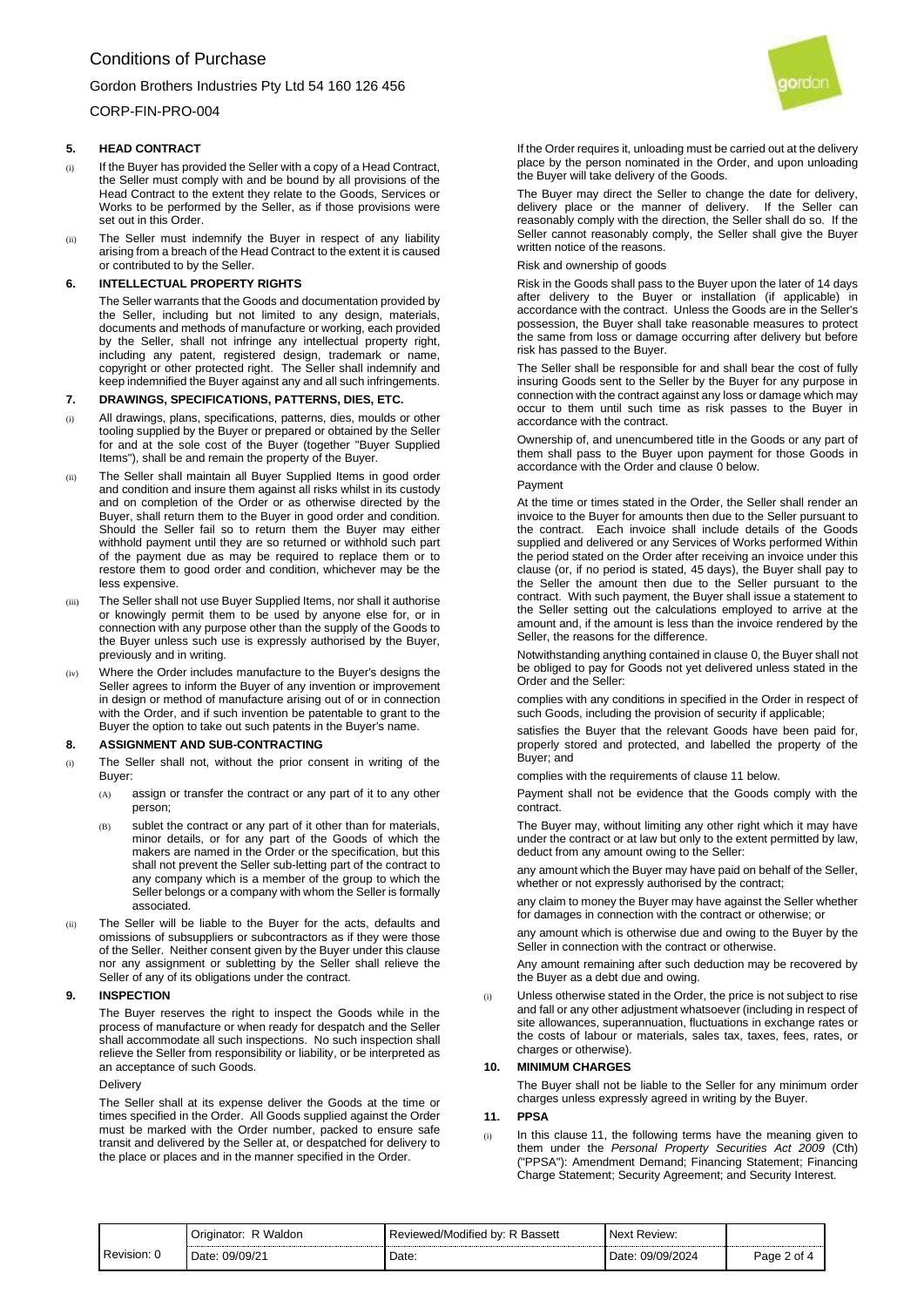# CORP-FIN-PRO-004

- (ii) The Seller acknowledges and agrees that, in order to secure the performance by the Seller of all obligations of the Seller under the contract with the Buyer, the Seller grants to the Buyer a Security Interest in any:
	- (A) Buyer Supplied Items; and
	- (B) Goods for which the Seller seeks any payment from the Buyer prior to their delivery to the Buyer,

whether such Buyer Supplied Items or Goods are acquired or come into the possession or control of the Seller prior to or after the date of the contract.

- (iii) The Seller consents to the Buyer registering any one or more Financing Statements or Financing Change Statements in respect of any Security Interest created by or contemplated under the contract, and undertakes to do all things reasonably required by the Buyer to enable the Buyer to do so.
- (iv) The Seller must promptly do anything required by the Buyer to ensure that any Security Interest granted to the Buyer is a perfected Security Interest and has priority over all other Security Interests in any Buyer Supplied Items or Goods.
- (v) The Seller agrees not to cause (directly or indirectly) the registration of a Financing Change Statement, or the discharge of any registration, in respect of any Buyer Supplied Items or Goods or make any Amendment Demand without the Buyer's prior written consent.
- (vi) The parties acknowledge that this document constitutes a security agreement for the purposes of the PPSA.
- (vii) To the extent permissible by law:
	- (A) the Seller waives its rights to receive any notice under any provision of the PPSA (including a notice of a verification statement); and
	- (B) the Buyer and the Seller contract out of sections 95, 121(4), 123(2)(a), 125, 129(2), 130(1)(a), 132(3)(d), 132(4), 142 and 143 of the PPSA.
- (viii) Each of the Seller and the Buyer agree not to disclose any information of the kind contemplated by section 275(1) of the **PPSA**
- (ix) The Seller agrees that it will not exercise any rights it may have under section 275(7)(c) without the prior written consent of the Buyer.

#### **12. TIME**

- (i) Unless otherwise stated in the Order, time is of the essence to the contract, and subject only to clause [12\(ii\)](#page-2-0) the Seller shall be solely and entirely responsible for and assume the risk of delivering and installing the Goods at the time or times specified in the Order notwithstanding the occurrence of events beyond the Seller's control which may delay delivery.
- <span id="page-2-0"></span>If and to the extent that delivery by the date or dates for delivery specified in the Order or completion by the Completion Date will be delayed due to an act, default or omission of the Buyer or its agents or contractors (not being engaged by the Seller)), and provided that written notice and full particulars of such delay and its consequences on the date or dates for delivery or completion are given to the Buyer within 10 days after the cause of the delay commences to operate or arose, the Buyer shall grant a fair and reasonable extension of time. The giving of notice and particulars to the Buyer as required by this clause shall be a condition precedent to the Seller's entitlement to an extension of time to the date or dates for delivery or the Completion Date.
- <span id="page-2-1"></span>Notwithstanding that the Seller has not claimed or is not entitled to an extension of time to the date or dates for delivery or the Completion Date, the Buyer may at any time and from time to time grant an extension of time in its sole and absolute discretion, but shall not be obliged to exercise that discretion for the benefit of the Seller.
- (iv) The Seller will not be entitled to payment of any additional costs arising from any delay howsoever caused.

## **13. VARIATION**

(i) The Buyer may give to the Seller and the Seller must comply with a written instruction to vary the Works at any time prior to completion of the Services or the Works.



(ii) The cost of the variation will be an amount as agreed by the Buyer and the Seller.

# **14. DELAY IN COMPLETION**

If the Seller fails to complete the Works by the Completion Date, the Seller shall be liable to pay or allow the Buyer by way of liquidated and pre-ascertained damages a sum calculated in accordance with the rate stated in the Order for every day of delay until the earlier date that the Services or Works are complete, or this contract is terminated by the Buyer.

#### **15. DEFECTS**

The Seller must, before the end of the Defects Liability Period, make good any defects in the Works at its own cost. If the Seller does not promptly comply with the Buyer's direction to make good defects in the Works, the Buyer may have that work carried out by others and the cost thereby incurred by the Buyer will be a debt due and payable by the Seller to the Buyer.

#### **16. DEFAULT AND TERMINATION**

- (i) If the Seller breaches (including repudiates) the contract, nothing in this clause shall prejudice the right of the Buyer to recover damages or exercise any other right or remedy.
- (ii) If any of the Goods supplied or installed or any part thereof fail to comply with clause [3](#page-0-0) or [4](#page-0-1) (either upon delivery or installation, at any time during the Defects Liability Period or at any time during any longer compliance period reasonably expected by the Buyer) and whether or not the Goods or any part of the Goods shall have been accepted by the Buyer, the Buyer shall be entitled to:
	- the prompt replacement by the Seller of the Goods or any part thereof which in the Buyer's opinion do not conform with the contract; or
	- (B) return to the Seller any Goods or any instalment of Goods or part thereof notwithstanding that title therein may have passed to the Buyer (with all costs incurred in so doing to be reimbursed by the Seller to the Buyer) and the Buyer shall not be liable to pay the price of Goods so returned but shall be entitled to the prompt return of monies paid, and to either cancel or insist on fulfilment of the remainder of the Order, if any; or
	- (C) terminate the contract with immediate effect by written notice to the Seller, and to recover by way of indemnity such damages, loss and/or expense as the Buyer may have suffered in consequence of the failure to comply, including without limitation any Consequential Loss.
- <span id="page-2-2"></span>(iii) Subject to clause [12\(ii\)](#page-2-0) above, if the Goods or any part thereof have not been delivered or installed within the time or times specified in the Order (as may be extended in accordance with clause [12\(ii\)](#page-2-0) or [12\(iii\)\)](#page-2-1) the Buyer shall be entitled to:
	- (A) return to the Seller any Goods or any instalment of Goods or part thereof notwithstanding that title therein may have passed to the Buyer (with all costs incurred in so doing to be reimbursed by the Seller to the Buyer) and the Buyer shall not be liable to pay the price of Goods so returned but shall be entitled to the prompt return of monies paid, and either cancel or insist on fulfilment of the remainder of the Order, if any; or
	- (B) recover by way of indemnity such damages, loss and/or expense as the Buyer may have suffered in consequence of the failure to deliver, including without limitation any Consequential Loss; or
	- (C) terminate the contract with immediate effect by written notice to the Seller.
- <span id="page-2-4"></span><span id="page-2-3"></span>The Buyer may terminate the contract with immediate effect by written notice to the Seller if the Seller, being a natural person or persons commit any kind of bankruptcy, or being a corporation passes a resolution for winding-up or liquidation (other than for the purposes of reorganisation or reconstruction) or administration or enters into any composition or arrangement with creditors or if a receiver or manager or administrator or controller is appointed for any property or assets of the Seller or becomes liable to be woundup by reason of insolvency or if any petition is presented for its winding-up, or if a liquidator or administrator is appointed.

|             | Waldor<br>lator.<br>. . | $\cdots$<br><b>Bassett</b><br>Reviewed/Modified<br>hv. | Review:<br>Ne⊻t |        |
|-------------|-------------------------|--------------------------------------------------------|-----------------|--------|
| Revision: 0 | J9/09/21                | Date:                                                  | 09/09/2024      | nt     |
|             | Date                    | ----                                                   | Date:           | Pane S |